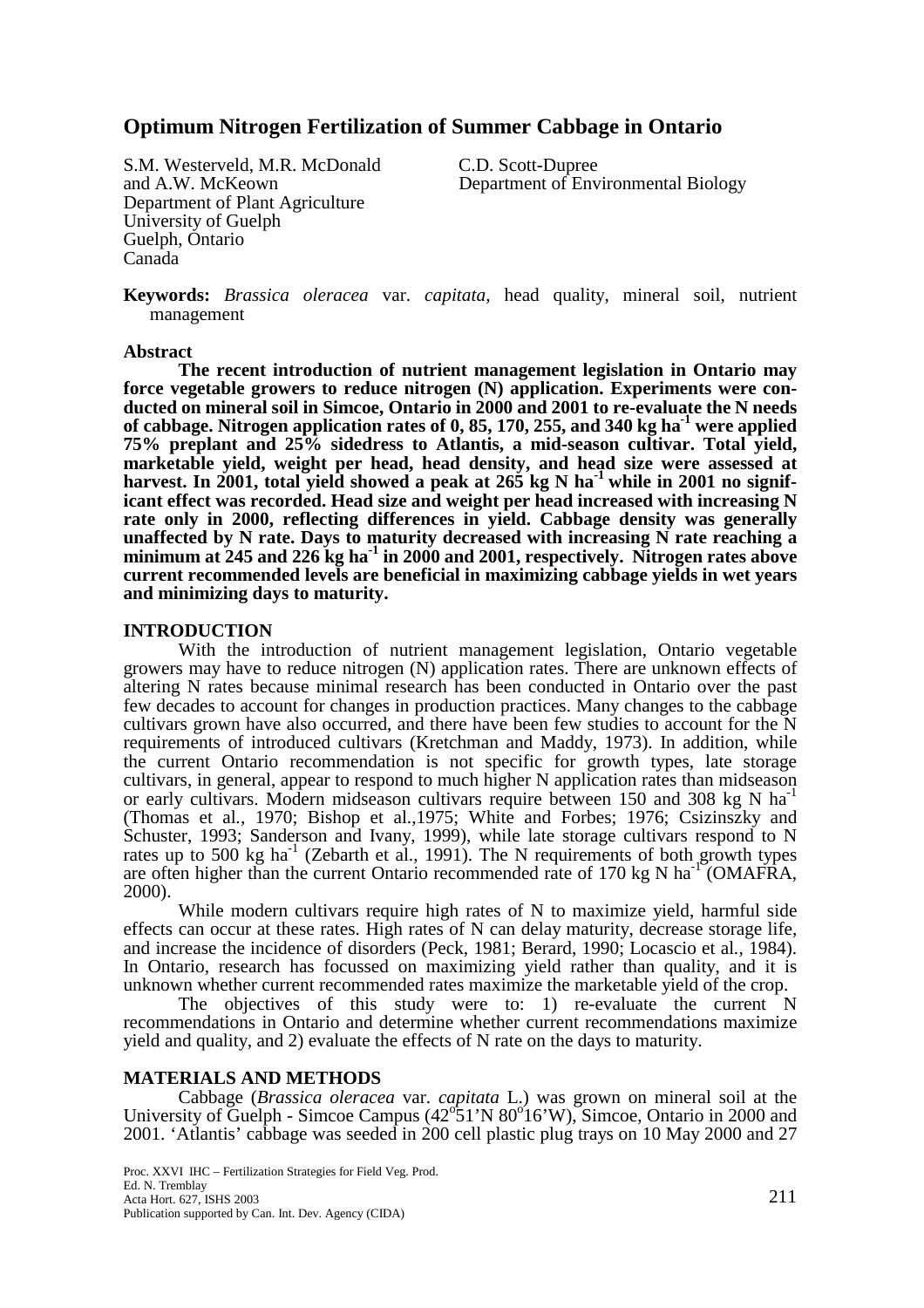April 2001, and transplanted into the field on 9 June 2000 and 30 May 2001. Plots consisted of four rows, spaced 0.75 m apart, 7 m (2000) and 9 m (2001) in length, and within row spacing of 0.45 m. The experiments were arranged in a randomized complete block design with four replications. The soil (pH 5.8-7.0), a grey brown luvisol, had organic matter content between 0.5 and 1.5% and thus low moisture and nutrient holding capacity. Temperature and rainfall records for 2000 and 2001 are presented in Table 1.

Nitrogen was applied at 0, 85, 170, 255, and 340 kg/ha, based on the current Ontario Ministry of Agriculture, Food, and Rural Affairs (OMAFRA) recommendations, with 75% preplant incorporated and 25% sidedressed (OMAFRA, 2000). Calcium ammonium nitrate was used for all preplant N applications and potassium nitrate was used for sidedress applications.

Total yield was assessed at maturity from 4 m of the inside two rows of each replicate on 16 August, 30 August, and 11 September, 2000 and 17 August and 5 September, 2001, by weighing each head individually. Splits, rots, any disorders, and heads that were below 1.0 kg were noted as unmarketable. To assess quality, a maximum of 20 heads per treatment were measured for width and height and were split in half and rated for overall density (presence of air pockets between leaf layers: 5-leaves tightly pressed together, 4-small gaps between some layers, 3-moderate gaps between many layers, 2-large gaps between most layers, 1-heads loose with very large gaps between layers).

Data were analysed by linear and quadratic regression analysis. Peak values using quadratic regression equations were determined by setting the slope to zero and solving the first derivative of the regression equation. Data were analyzed using the Corr, GLM, and Univariate procedures of SAS version 8.0 (SAS Institute, Cary NC).

## **RESULTS**

Both total and marketable yield were increased with increasing N rate in 2000 (Table 2). A quadratic relationship between N application rate and total yield, marketable yield, and weight per head (Table 2) was identified. The peak total yield in this plot occurred at an  $\overline{N}$  application rate of 265 kg ha<sup>-1</sup>, which was mainly due to the large head size at this rate. Visual differences among treatments were evident throughout the season. Cabbage that received the highest N application rates was larger and had a darker green colour compared to those that received no applied N. In 2001, no differences in total or marketable yields among treatments were detected (Table 2). The 2000 season was generally cool and wet, while the 2001 season was generally hot and dry, which may provide some explanation for the differences between the two years (Table 1).

 Due to treatment induced uneven maturation, cabbage heads were harvested in three harvests, two weeks apart, in 2000 and two harvests, three weeks apart, in 2001. The relationship between N rate and days to maturity was quadratic in both years with a minimum at an N rate of 245 and 226 kg ha<sup>-1</sup> for 2000 and 2001, respectively. Cabbage that received the highest N rates reached maturity up to four weeks earlier than those that received no or low N rates, with a mean difference between the lowest and highest days to maturity in 2000 and 2001 of 18 and 12 days, respectively (Table 3).

Head width and height increased with increasing N application in 2000 up to 255 kg N ha<sup>-1</sup> (Table 4). A quadratic relationship existed between N application rate and head height and width in the  $\overline{2000}$  plot (Table 4). In 2001, heads in the  $\overline{255}$  kg N ha<sup>-1</sup> treatment had a higher head width than the other N rates. However, the height of the heads was not affected by N rate in 2001, and no relationships between head size and N rate were observed. Head density ratings were lower in 2000 in cabbage that received the recommended N rate of 170 kg ha<sup>-1</sup> compared to those that received 85 kg N ha<sup>-1</sup>, but there were no differences among the other treatments (Table 4). There was no effect of N application rate on head density rating in 2001 (Table 4).

## **DISCUSSION**

Total yield was affected by N application rate only in 2000. This suggests that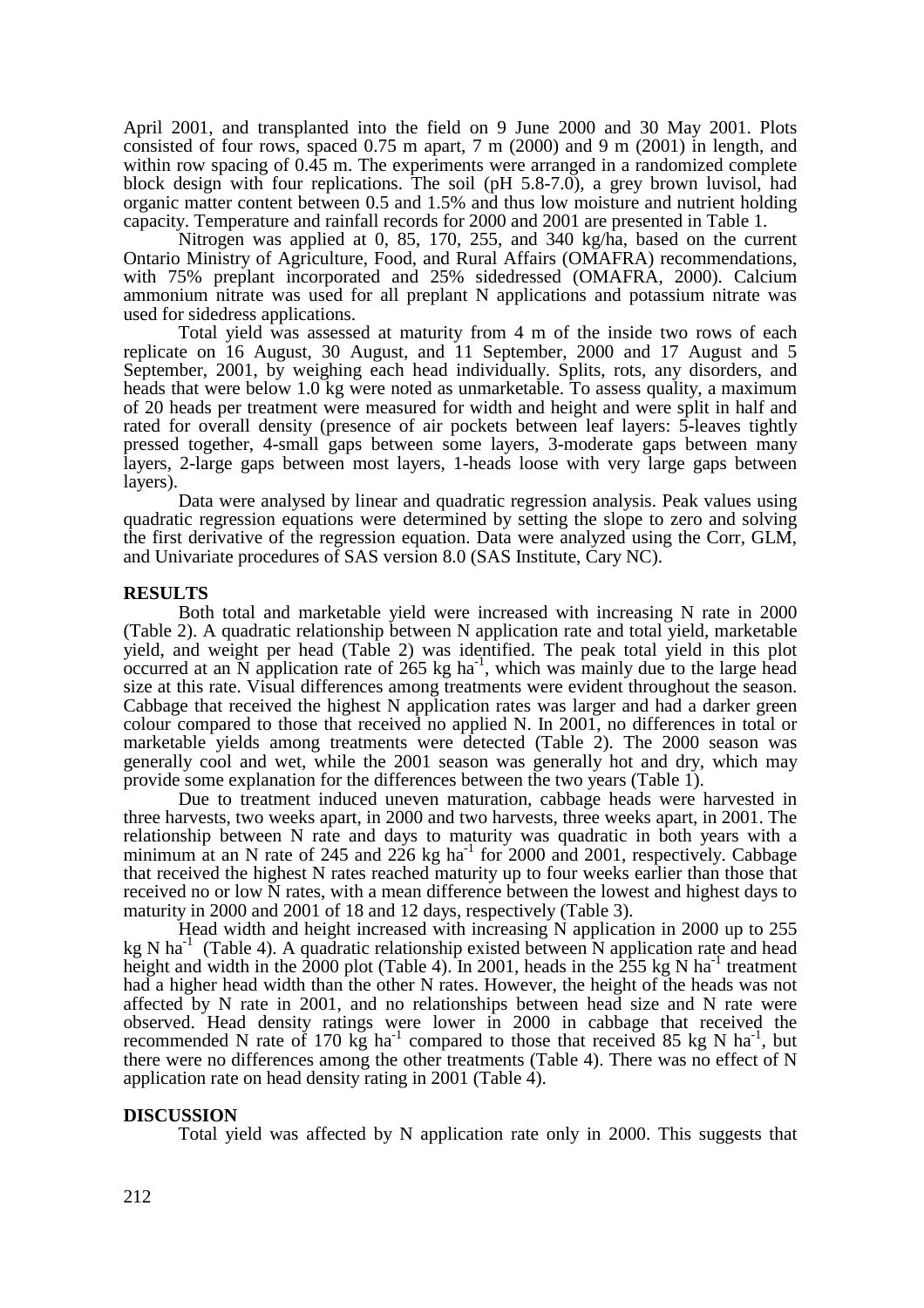more N is required in wet years. The reason for a lack of yield response to N rate in 2001 is not entirely known. Yields in 2001 were at the same levels achieved in 2000 at the higher N rates, and yields were higher than industry norms. The dry conditions in 2001 may have promoted a more extensive root system, which would have been capable of taking up higher quantities of nutrients. However, it would be expected in a hot year that cabbage growth would be stunted because it is a cool season crop. Grevesen (1998) showed that mean temperatures above 17<sup>o</sup>C stunted the growth of broccoli plants. This effect was not observed in this cabbage trial.

Low and high N rates in both years reduced the days to maturity by an average of 12 to 18 days. Reducing the days to maturity would be beneficial to growers because the crop could be marketed earlier in the season and crop management costs such as pesticide applications and irrigation could be reduced. Previous studies have shown a delay in maturity at high N rates (Berard, 1990), but low N has not been shown to delay cabbage maturity prior to this study. The effect of N on days to maturity should be factored into production recommendations because it is nearly as important as the effect of N on yield and quality.

Nitrogen application rate appeared to affect cabbage size without affecting quality as indicated by density of the head. Differences in head size reflected differences in yield. This is consistent with a previous study where extremely high N application rates had no effect on cabbage quality (Zebarth et al., 1991).

In a concurrent study we showed that N rate also has an effect on onion thrips (OT) damage in cabbage (Westerveld et al., in press). Cabbage in the 0 kg N ha<sup>-1</sup> rate treatment in 2000 had higher OT damage than cabbage that received N rates at or above 170 kg N ha<sup>-1</sup>. In 2001, cabbage that received 0 and  $340$  kg N ha<sup>-1</sup> had higher OT damage than those receiving 255 kg N ha-1. The differences in OT damage were attributed to differences in days to maturity. As the days to maturity increased, the OT damage also increased, which was most likely due to increased time for OT populations to develop (Westerveld et al*.*, in press).

With the combined effect of N on yield, days to maturity, and OT damage, N rates between 220 and 260 kg  $ha^{-1}$  appear to be beneficial for summer cabbage in Ontario, which is much higher than the current recommended rate of 170 kg ha<sup>-1</sup>. Consequently, a reduction in N application rates due to nutrient management legislation would have harmful effects to cabbage growers. Methods of reducing the environmental impact of high N application rates in cabbage should be investigated as an alternative to restricting N use.

#### **ACKNOWLEDGEMENTS**

 We thank Cathy Bakker for her technical assistance. Funding was provided by the Canada-Ontario Research and Development Fund of the Agricultural Adaptation Council through the support of the Ontario Fruit and Vegetable Grower's Association.

#### **Literature Cited**

- Berard, L.S. 1990. Effects of nitrogen fertilization on stored cabbage. I. Development of physiological disorders on tolerant and susceptible cultivars. J. Hort. Sci. 65:289-296.
- Bishop, R.F., Chipman, E.W. and MacEachern, C.R. 1975. Effect of nitrogen, phosphorus and potassium on yields and nutrient levels in cabbage grown on sphagnum peat. Commun. Soil Sci. Plant Anal. 6:479-488.
- Csizinszky, A.A. and Schuster, D.J. 1993. Impact of insecticide schedule, N and K rates, and transplant container size on cabbage yield. HortScience 28:299-302.
- Grevesen, K., 1998. Effects of average temperature on head growth of broccoli (*Brassica oleracea* Var *italica*); Parameter estimates for a predictive model. J. Hort. Sci. Biotech. 73:235 –244.
- Kretchman, D.W. and Maddy, G.E. 1973. A nitrogen rate spacing cultivar study on cabbage for processing. Outdoor Vegetable Crops Research, Research Summary 65, Ohio Agricultural Research and Development Center, Wooster, Ohio, Jan. p.33-34.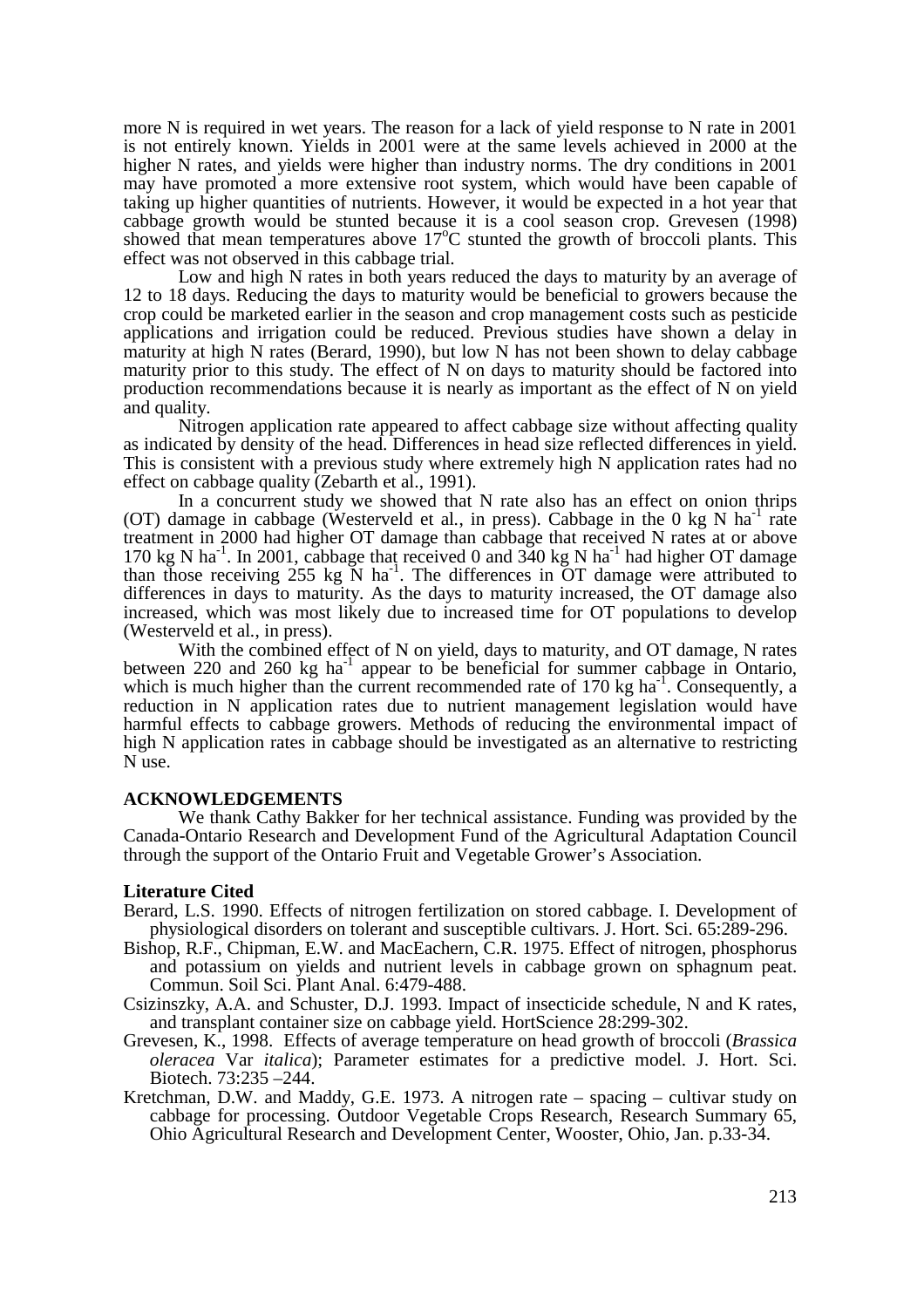Locascio, S.J., Wiltbank, W.J., Gull, D.D. and Maynard, D.N. 1984. Fruit and vegetable quality as affected by nitrogen nutrition, p. 617-26. In: R.D. Hauck (ed.). Nitrogen in crop production. Amer. Soc. Agron., Madison, Wisconsin.

Ontario Ministry of Agriculture, Food, and Rural Affairs. 2000. Vegetable production recommendations. Publ. 363. Queen's Printer for Ontario, Toronto.

Peck, N.H. 1981. Cabbage plant responses to nitrogen fertilization. Agron. J. 73:679-684.

- Sanderson, K.R. and Ivany, J.A. 1999. Cole crop yield response to reduced nitrogen rates. Can. J. Plant Sci. 79:149-151.
- Thomas, J.R., Namken, L.N. and Brown, R.G. 1970. Yield of cabbage in relation to nitrogen and water supply. J. Amer. Soc. Hort. Sci. 95:732-735.
- Westerveld, S.M., McDonald, M.R., Scott-Dupree, C.D. and McKeown, A.W. The effect of nitrogen on insect and disease pests of onions, carrots, and cabbage. J. Veg. Crop Prod., in press.
- White, J.M. and Forbes, R.B. 1976. Effect of spacing and fertilizer rates on cabbage yield and head weight. Proc. Fla. State Hort. Soc. 89:118-120.
- Zebarth, B.J., Freyman, S. and Kowalenko, C.G. 1991. Influence of nitrogen fertilization on cabbage yield, head nitrogen content and extractable soil inorganic nitrogen at harvest. Can. J. Plant Sci. 71:1275-1280.

# **Tables**

Table 1. Mean monthly air temperatures, monthly precipitation, and long-term averages (LTA) at the University of Guelph – Simcoe Campus in 2000 and 2001.

| Month     | Mean Air Temperature $({}^{\circ}C)$ |      |                             | Precipitation (mm) |      |      |  |
|-----------|--------------------------------------|------|-----------------------------|--------------------|------|------|--|
|           | 2000                                 | 2001 | $\mathsf{LTA}^{\mathsf{I}}$ | 2000               | 2001 | [ TA |  |
| May       | 14.4                                 | 14.7 | 12.6                        | 103                | 109  | 74   |  |
| June      | 18.5                                 | 19.3 | 17.8                        | 181                | 63   | 82   |  |
| July      | 19.8                                 | 20.7 | 20.4                        | 146                |      | 77   |  |
| August    | 19.7                                 | 21.8 | 19.5                        | 81                 | 105  | 80   |  |
| September | 15.8                                 | 15.9 | 15.5                        | 99                 | 37   | 89   |  |

<sup>1</sup> 30 year averages in Simcoe, Ontario.

Table 2. Effect of nitrogen (N) application rate on the total yield, marketable yield, and head weight of cabbage grown on mineral soil in 2000 and 2001.

| Applied<br>N   | <b>Total Yield</b><br>$(t \text{ ha}^{-1})$ |          | Marketable Yield<br>$(t \text{ ha}^{-1})$ |          | Weight per Head (kg) |          |
|----------------|---------------------------------------------|----------|-------------------------------------------|----------|----------------------|----------|
| $(kg ha^{-1})$ | 2000                                        | $2001^1$ | 2000                                      | $2001^1$ | 2000                 | $2001^1$ |
| $\overline{0}$ | 36.3                                        | 59.2     | 30.8                                      | 59.1     | 1.39                 | 1.94     |
| 85             | 63.6                                        | 63.8     | 62.8                                      | 63.8     | 2.42                 | 2.07     |
| 170            | 62.7                                        | 57.9     | 61.4                                      | 57.9     | 2.47                 | 1.95     |
| 255            | 69.3                                        | 70.5     | 68.5                                      | 70.5     | 3.02                 | 2.21     |
| 340            | 69.6                                        | 58.1     | 69.6                                      | 58.1     | 2.77                 | 1.99     |
| Intercept      | 39.16                                       |          | 34.28                                     |          | 1.446                |          |
| $1st$ order    | 0.242                                       |          | 0.278                                     |          | 0.0109               |          |
| $2nd$ order    | $-0.00046$                                  |          | $-0.00053$                                |          | $-0.00002$           |          |
| $R^2$          | 0.61                                        |          | 0.63                                      |          | 0.73                 |          |
| P level        | < 0.001                                     |          | < 0.001                                   |          | < 0.001              |          |

 $<sup>1</sup>$  No effect was significant</sup>